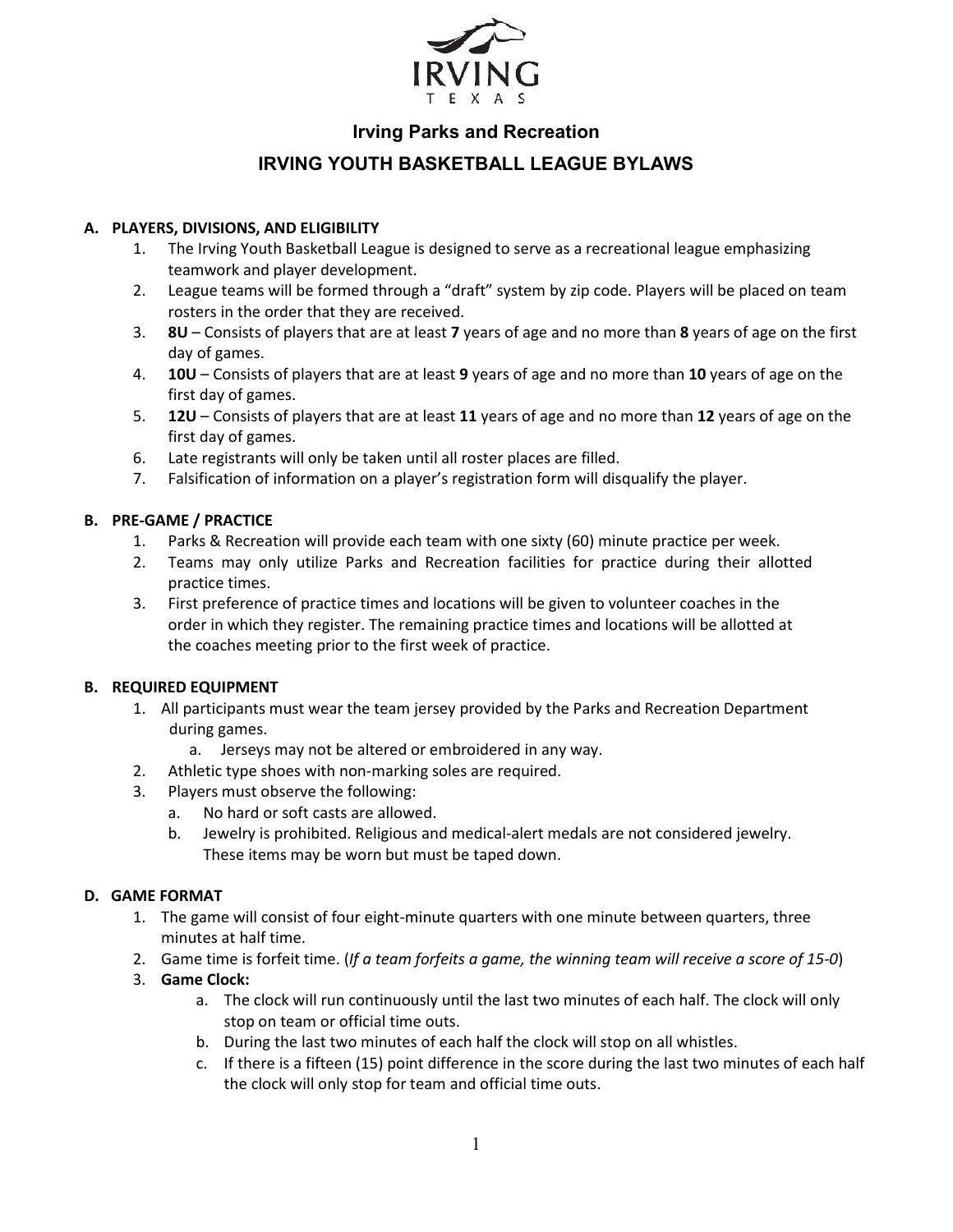### 4. **Time Outs:**

a. Teams will receive four one-minute time outs per game. Time outs do not carry over into the over-time period.

# 5. **Over-time:**

- a. Teams will receive a one minute intermission prior to the over-time period
- b. One four-minute over-time period will be played
- c. Teams will only be allowed one thirty-second time out during the overtime period
- d. The clock will run continuously for the first three minutes of the period. The clock will only stop for team and official time outs
- e. During the last minute of the over-time period the clock will stop on all whistles
- f. If there is a tie at the end of the over-time period, additional one minute periods will be played until a winner is determined. *The clock will stop on all whistles*

## 6. **Full Court Defense (Press):**

- a. **8U & 10U –** Full court defense (Pressing) is not allowed
- b. **12U**  Full court defense (Pressing) is allowed unless a 15-point lead is obtained. \**The trailing team may continue to press*

### 7. **Lane Violations:**

a. A lane violation will be assessed after 5 seconds

## 8. **Bonus:**

- a. On the seventh team foul of the half the opponent will go into the bonus and shoot 1-and-1 free throws.
- b. On the tenth team foul of the half the opponent will go into the double bonus and shoot two free throws.

## **E. Participation**

- 1. Teams must abide by the following minimum playing time rules:
	- a. During the first quarter of every game there will be no substitutions allowed.
	- b. During the second quarter any remaining players must start the second quarter and play the entire quarter
	- c. During the second quarter, if a team has less than 10 players on their roster then the coach may substitute only for those players who already played the entire first quarter
	- d. During the second half, a coach may freely substitute players
	- e. Every player must play in the second half

# **H. COACHES**

- 1. All coaches will be required to pass a background check.
- 2. Teams will only be allowed to have two coaches on their roster, a head coach and an assistant coach.
- 3. During games only the two coaches and the players will be allowed to sit on the bench.
- 4. Coaches will only be allowed to stand in the area directly in front of their team's bench. Only one coach will be allowed to stand at a time.
- 5. Coaches are responsible for their team and parent's conduct on and off of the court.
- 6. In the event of misconduct by a coach, player or spectator the official will give one warning to the head coach. If the misconduct continues the official will give the head coach a technical foul. If a third incident occurs, the official will call the game in favor of the opposing team.

# **I. SPORTSMANSHIP & CONDUCT DURING A GAME**

# **1. Technical foul:**

- a. Two technical fouls on a coach or player will result in that person being ejected from the game and the facility. This will also result in a one game suspension.
- b. Coaches or players who accumulate five technical fouls throughout the season will be removed from the league and will not be refunded.